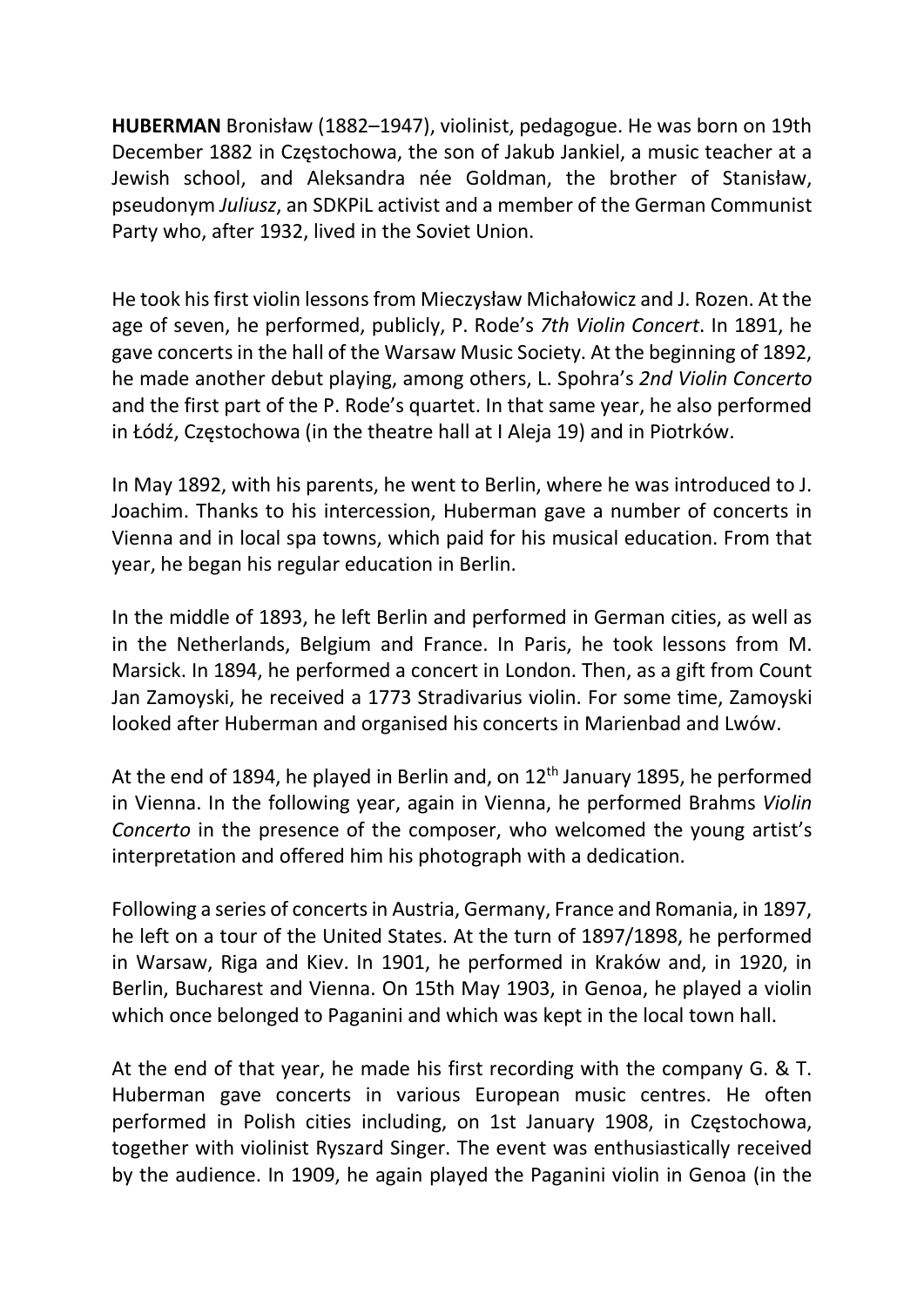Teatro Carlo Felice) during a charity concert for the victims of an earthquake in Messina.

During World War I, he lived permanently in Berlin, giving several concerts in Warsaw, as well as in Częstochowa (on 11<sup>th</sup> April 1917, together with Viennese pianist Leopold Spielman, and again on 8<sup>th</sup> January 1918) and in Łódź (in the spring of 1918 with pianist Eugeniusz d'Albert).

In the 1920s, he was at the height of his fame. He gave concerts in the United States and in Europe, often in Poland (Warsaw, Kraków, Poznań, Wilno, Lwów), and made numerous recordings. In 1927, during the 100th anniversary of the death of Beethoven, he performed in Vienna (together with I. Friedman and P. Casals). In 1929, he gave his first concert in Palestine. In 1932, he was a judge at the 1<sup>st</sup> International Singing and Violin Competition in Vienna. He was also involved in teaching, giving private lessons. He was politically active, especially interested in the idea of a Paneuropa, publishing articles in the press on this subject.

At the end of 1932, due to the antisemitic policy of the Nazis, he left Berlin and moved to Vienna. There, he took part in the celebrations of the 100<sup>th</sup> birthday of Brahms, performing his piano trios and quartets together with A. Schnabel, P. Casals and P. Hindemith. He declined the invitation to play concerts with the Berliner Philharmoniker, appearing, in September 1933, with an open letter distributed in Prague, Paris and other cities and published in the "New York Times".

In 1934–1936, he conducted a violin master class at the Akademia für Musik und Darstellende Kunst in Vienna. At the same time, he gave concerts in Austria, Poland, Hungary, England, Switzerland, the Netherlands, Italy, Palestine and the United States (1935). He often gave concerts for charity. In 1936, he settled permanently in Switzerland, in Corsier-sur-Vevey. He founded a symphony orchestra in Tel Aviv (from 1946, the Israel Philharmonic Orchestra) It gave its first concert, on 28<sup>th</sup> December 1936, under the conductor A. Toscanini. In 1937, he performed in Austria, the United States and in Australia. In October of that same year, on his way to Sumatra, he injured both his hands in a plane crash. He resumed his concert activities in 1938

In 1939–40, he performed in Europe, Palestine and Africa. He later left for the United States. In 1944, in New York, he took part in a concert of Polish music,